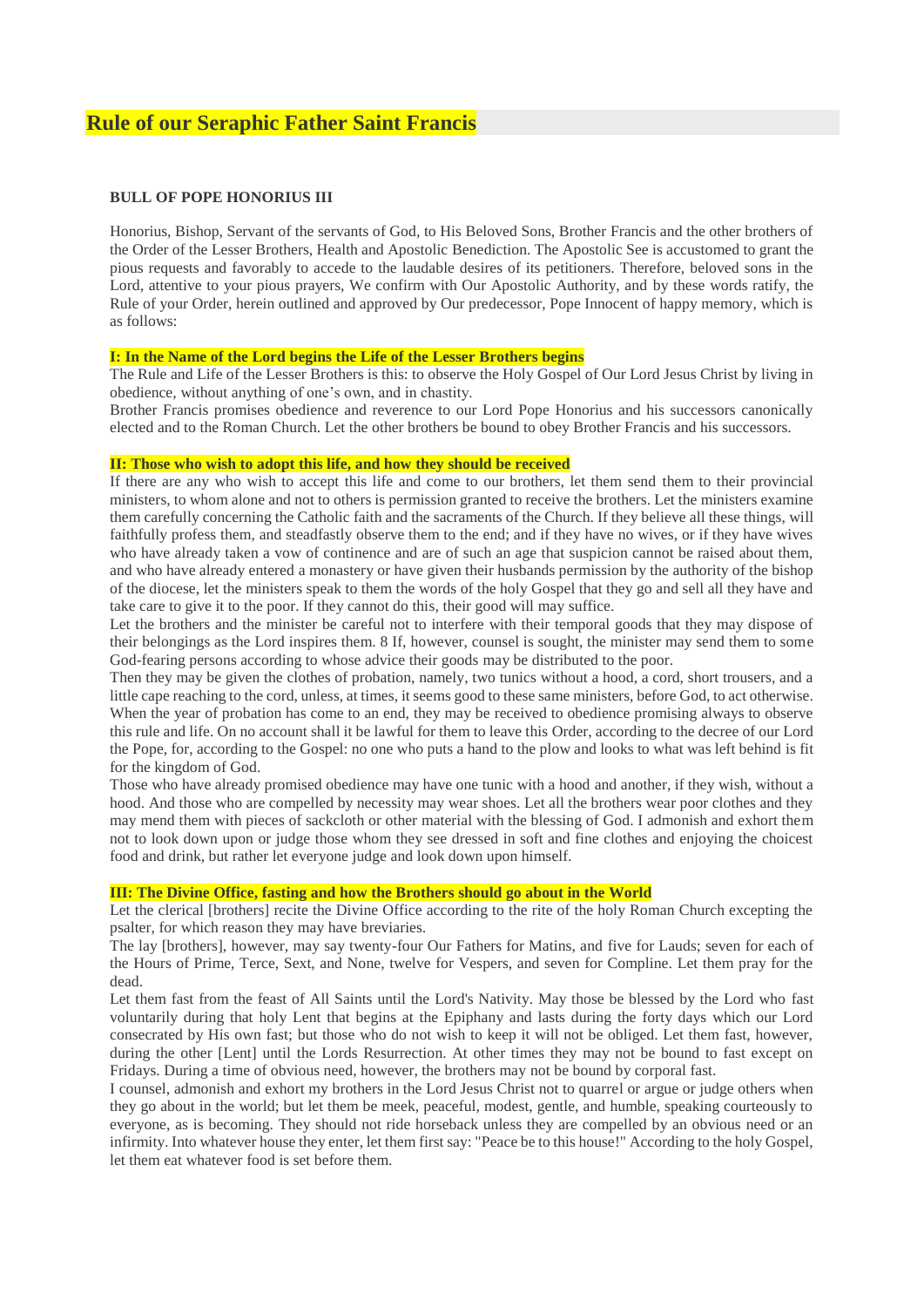## **IV: Let the Brothers never receive money**

I strictly command all my brothers not to receive coins or money in any form, either personally or through intermediaries. Nevertheless, the ministers and custodians alone may take special care through their spiritual friends to provide for the needs of the sick and the clothing of the others according to places, seasons and cold climates, as they judge necessary, saving always that, as stated above, they do not receive coins or money.

#### **V: The manner of working**

Those brothers to whom the Lord has given the grace of working may work faithfully and devotedly so that, while avoiding idleness, the enemy of the soul, they do not extinguish the Spirit of holy prayer and devotion to which all temporal things must contribute. In payment for their work they may receive whatever is necessary for the bodily support of themselves and their brothers, excepting coin or money, and let them do this humbly as is becoming for servants of God and followers of most holy poverty.

# **VI: Let the Brothers not make anything their own; begging Alms, the sick Brothers**

Let the brothers not make anything their own, neither house, nor place, nor anything at all. As pilgrims and strangers in this world, serving the Lord in poverty and humility, let them go seeking alms with confidence, and they should not be ashamed because, for our sakes, our Lord made Himself poor in this world. This is that sublime height of most exalted poverty which has made you, my most beloved brothers, heirs and kings of the Kingdom of Heaven, poor in temporal things but exalted in virtue. Let this be your portion which leads into the land of the living. Giving yourselves totally to this, beloved brothers, never seek anything else under heaven for the name of our Lord Jesus Christ.

Wherever the brothers may be and meet one another, let them show that they are members of the same family. Let each one confidently make known his need to the other, for if a mother loves and cares for her son according to the flesh, how much more diligently must someone love and care for his brother according to the Spirit! When any brother falls sick, the other brothers must serve him as they would wish to be served themselves.

### **VII: The Penance to be imposed on the Brothers who sin**

If any brother, at the instigation of the enemy, sins mortally in regard to those sins concerning which it has been decreed among the brothers to have recourse only to the provincial ministers, let him have recourse as quickly as possible and without delay. If these ministers are priests, with a heart full of mercy let them impose on him a penance; but, if the ministers are not priests, let them have it imposed by others who are priests of the Order, as in the sight of God appears to them more expedient. They must be careful not to be angry or disturbed at the sin of another, for anger and disturbance impede charity in themselves and in others.

# **VIII: The Election of the General Minister of this Fraternity and the Chapter of Pentecost**

Let all the brothers always be bound to have one of the brothers of this Order as general minister and servant of the whole fraternity and let them be strictly bound to obey him. When he dies, let the election of his successor be made by the provincial ministers and custodians in the Chapter of Pentecost, at which all the provincial ministers are bound to assemble in whatever place the general minister may have designated. Let them do this once in every three years, or at other longer or shorter intervals, as determined by the aforesaid minister.

If, at any time, it appears to the body of the provincial ministers and custodians that the aforesaid general minister is not qualified for the service and general welfare of the brothers, let the aforesaid brothers, to whom the election is committed, be bound to elect another as custodian in the name of the Lord. Moreover, after the Chapter of Pentecost, the provincial ministers and custodians may each, if they wish and it seems expedient to them, convoke a Chapter of the brothers in their custodies once in the same year.

#### **IX: Preachers**

The brothers may not preach in the diocese of any bishop when he has opposed their doing so. And let none of the brothers dare to preach in any way to the people unless he has been examined and approved by the general minister of this fraternity and the office of preacher has been conferred upon him.

Moreover, I admonish and exhort those brothers that when they preach their language be well-considered and chaste for the benefit and edification of the people, announcing to them vices and virtues, punishment and glory, with brevity, because our Lord when on earth kept his word brief.

# **X: The admonition and correction of the Brothers**

Let the brothers who are the ministers and servants of the others visit and admonish their brothers and humbly and charitably correct them, not commanding them anything that is against their soul and our rule. Let the brothers who are subject, however, remember that, for God's sake, they have renounced their own wills. Therefore, I strictly command them to obey their ministers in everything they have promised the Lord to observe and which is not against their soul or our Rule.